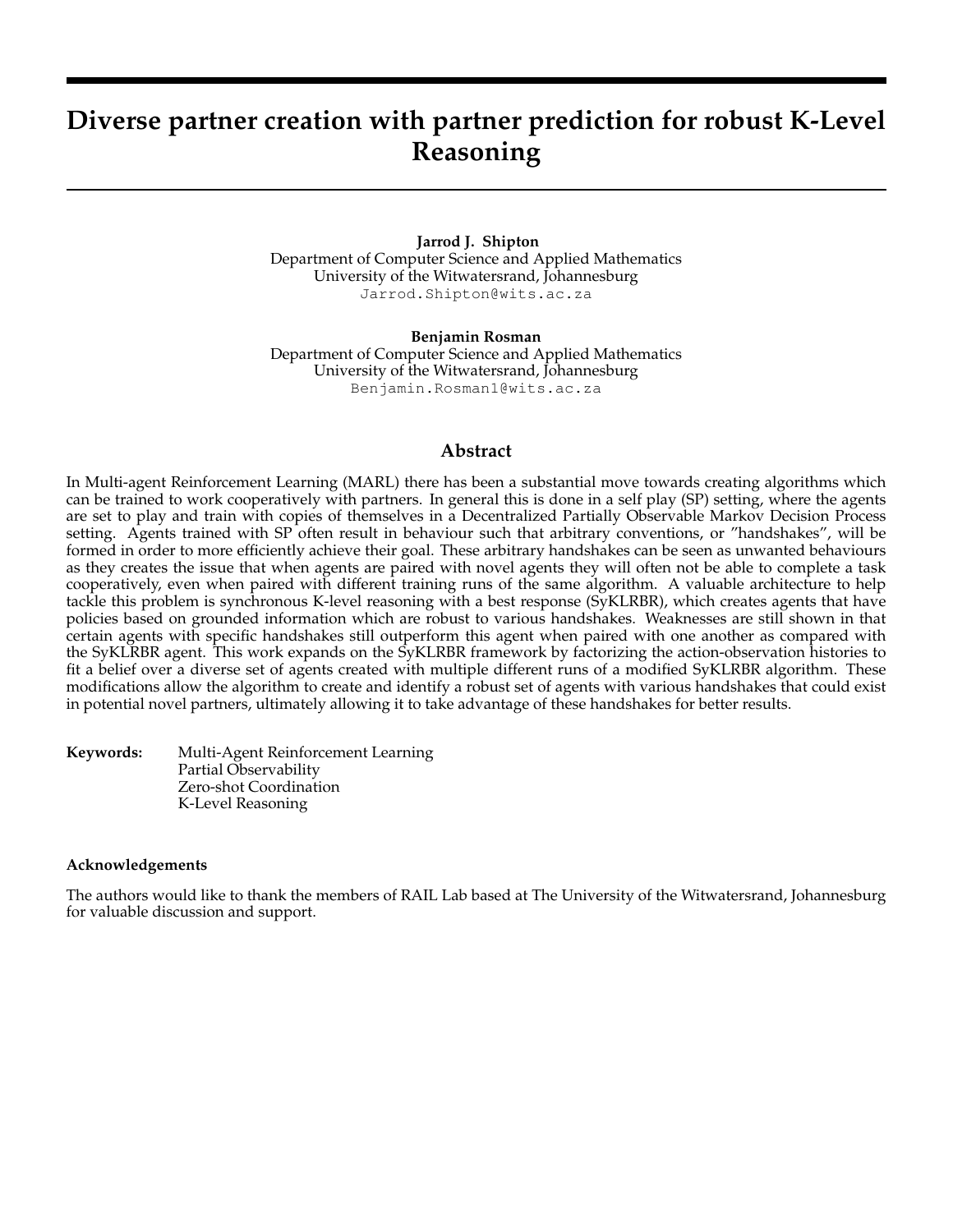## **1 Introduction**

In Multi-agent Reinforcement Learning (MARL) there has been a substantial move towards creating algorithms which can be trained to work cooperatively with partners. This is generally done in self play (SP), where the agents are set to play and train with copies of themselves in a decentralized Partially Observable Markov Decision Process (Dec-POMDP) setting.

Agents trained with SP often result in behaviour such that arbitrary conventions over actions will be formed in order to more efficiently achieve their goal. An example of such a convention can be observed in the Simplified Action Decoder for Deep Multi-Agent Reinforcement Learning (SAD) [4] where the agents are trained to play the game Hanabi. Hanabi is a card game comprising of cards with five different colours and five different ranks. Players take turns without communicating, besides through allowed gameplay actions, to play cards from their hands to form five piles of cards with matching colour and increasing rank without making more than three mistakes throughout the game. Each player does not have full information of the contents of their own hands and has to infer what each card is from the actions of other players. Each player may perform one of three main actions on each of their turns: give a hint about cards of specific quality to a single player, play a card, or discard a card. It has been observed that the trained agents used hints for purposes unintended by the game rules, such as, hinting the colour red meant the next player should play their first card instead of just signalling the red cards. Such an arbitrary convention, which we refer to as a "handshake", would be a desired and welcomed result if these agents are only to be paired with copies of themselves, or another agent with understanding of these handshakes. However, such a constraint detracts from reality, where the agent could have formed a handshake for any of the available colours, leading to a situation where a novel (previously unseen) partner would not know the handshake, and possibly act on their own, differing handshake leading to an undesired outcome.

It quickly becomes obvious that agents with specific handshakes will perform poorly outside of SP, that is, paired with novel agents. It is not even guaranteed that such an agent will perform well in cross-play (XP), where agents that are trained by the same algorithm, but in different training runs are paired at testing time. Notably, the take away from this is that well-trained SP agents, potentially using their own unique handshakes, will not always perform well with other well-trained, novel partners at test time. In works such as Other Play (OP) [6], Synchronous K-Level Reasoning with a Best Response (SyKLRBR) [3], and Off Belief Learning [5] the authors have developed methods to aid agents to be robust to handshakes and work cooperatively with novel agents at test time, or termed otherwise, aiding them to achieve zero-shot coordination (ZSC). These works show that agents which are robust to handshakes will perform better than those that have been trained with specific handshakes in XP or when paired with novel agents. However, this avoids a factor that can be taken advantage of: some of these novel partners perform better with their own handshake than with robust agents. It should thus be a goal to have an agent that is able to learn a policy that is both robust to many different handshakes, but also capable of identifying any known handshakes and responding to these in an optimal fashion.

In this work we take the idea that agents should be trained with a variety of agents which differ in behaviour to keep them robust to specific handshakes, however, we also wish for the agent to play in a specific manner when paired with an agent that has a similar behaviour to an agent it has trained with previously. To do this we propose a method to create a diverse set of training agents, and we train our agent to identify which of these agents it is playing with so that it can respond to their behaviour it recognizes to be a known handshake with the correct response, while still being robust to various play patterns.

## **2 Background**

#### **2.1 Dec-POMDPs**

In the Dec-POMDPs setting we have N agents  $i \in \{1,\ldots,N\}$ . These agents receive observations  $o_t^i = O(s_t)$  which are derived from the underlying state  $s_t \in S$  for each agent at each timestep t. The agent then, at each timestep, performs an action,  $u_t^i$  from its policy  $\pi_i \sim \pi(u^i|\tau_t^i)$ , where  $\tau_t^i$  is the action-observation history (AOH) of the agent. We define  $\tau_t^i=\{o_0^i,u_0^i,r_1,\ldots,r_{t-1},o_t^i,u_t^i\}$ , where  $r_t$ , in this work, is the shared reward of the environment at each timestep defined by  $R(s, t)$ , which is the environment's reward function. The goal of the agents is to maximise the total expected reward,  $\mathbb{E}_{\tau \sim P(\tau | s, u)}[R_t(\tau)]$ . In this context  $R_t(\tau)$  is the discounted sum of rewards for the entire AOH,  $R_t(\tau) = \sum_{t'=t}^{\infty} \gamma^{t'-t} r_{t'}$ , where  $\gamma$  is the discount factor. In general this could be for an infinite horizon, but in this work the environment is bounded by a maximum timestep limit of  $t_{max}$ .

#### **2.2 SyKLRBR**

The method SyKLRBR is a modified combination of two previously studied ideas, Cognitive Hierarchies (CH) [1] and K-Level Reasoning (KLR) [2], which deal with how to create a policy that will produce the best response (BR) to another policy's actions. The BR is the action taken by an agent which leads to the maximal reward given the other agent's action.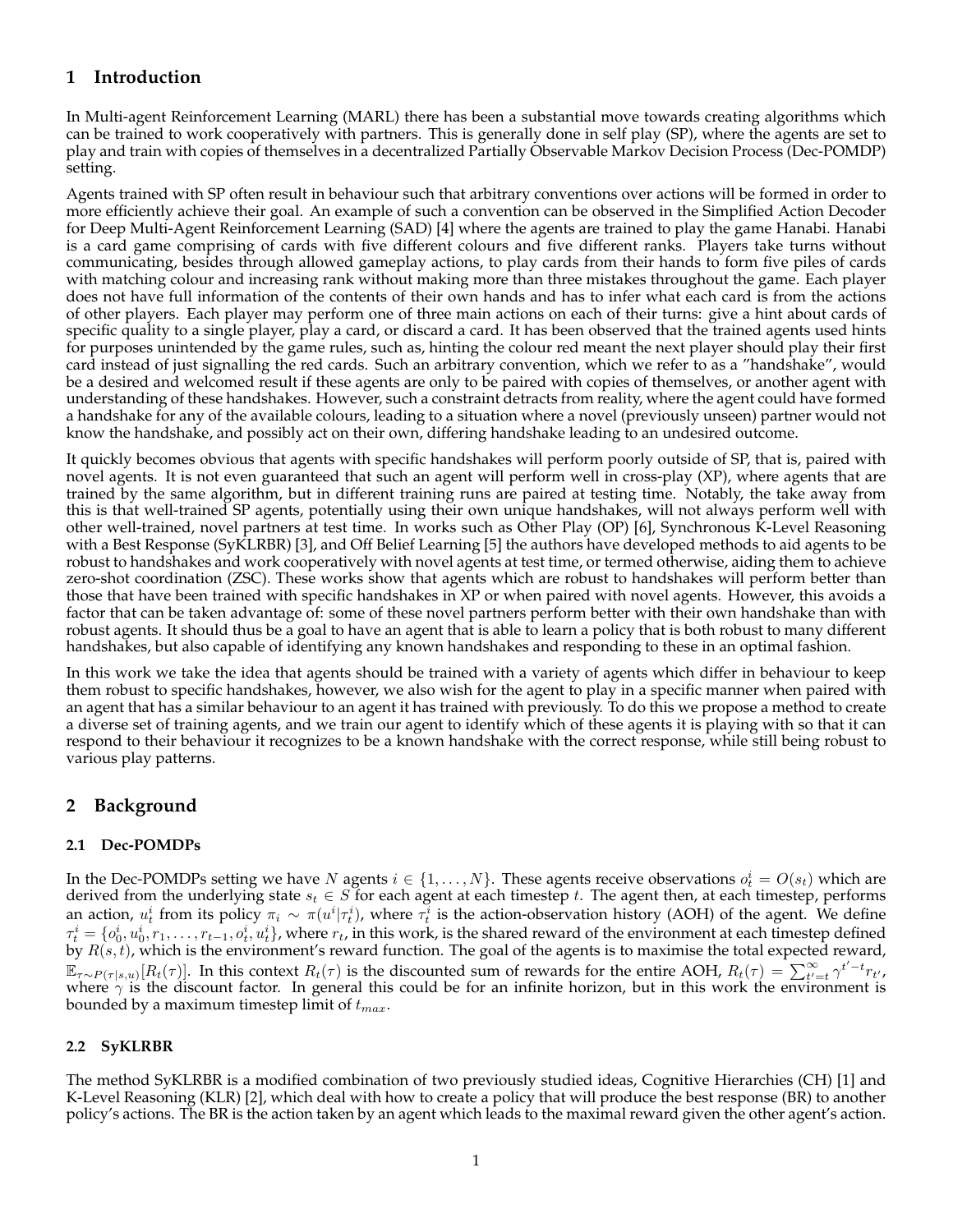In CH  $k$  agents are trained to act in a given environment. The first of these agents is trained to act in the environment with versions of itself and is referred to as the first of  $k$ -level agents. Each of the subsequent  $k$ -level agents are trained with versions of themselves and a distribution of the previous  $k - 1$ -level agents. A Poisson distribution of the previous k-level agents is commonly used. Each will then have a policy,  $\pi_k$ , which is a best response to the all previous k-level agents. In KLR agents are trained in a similar fashion, however they are only trained as a BR for the k-level policy directly before it,  $k-1$ -level. In both of these methods the agents of each k-level are trained until a predefined halting point, and only then is the next level trained.

A Recurrent Replay Distributed Deep Q-Network (R2D2) [7] is used in SyKLRBR to train all k policies,  $\pi_k$ , synchronously, initializing the parameters,  $\theta$ , of all policies randomly. The first policy of the k-level policies,  $\pi_0$ , picks an action randomly from each of the available actions each turn, with each action having the same probability. That is, the action is chosen at random from a uniform distribution over the action space. This ensures that there is no implied handshake in any of its actions, meaning all information it shares through its actions is grounded information. The policies for  $k \geq 1$  are then trained with this as their  $k = 0$  policy, sampling training partners from the k-levels below it using a Poisson distribution as in CH. The synchronous training is shown to produce a more robust agent than when training the levels sequentially as in KLR.

### **3 Proposed Method**

Our method proposes that the policy of the agent should depend on its belief of the agent type it is playing with as well as on the AOH. In order to have a belief over the types of agents we are playing with, we would need to have a set of diverse agents to train with and for the environment episodes to be sufficiently long such that behaviour can be observed to form such a belief. We thus need to produce agents which are diverse, and keep a belief over which of these agents our agent is playing with.

In a Dec-POMDP setting the policy of an agent is dependent on its AOH,  $\tau_t^i$ . Our work proposes that this should instead be based not only on the AOH, but with the belief of the agent type it is playing with as well. In order to infer a belief of the type of agent we are working with, we need to fit this belief only to observations and actions the other agent executes. Thus the belief is based on a distribution dependent on a factorized view of the AOH  $\tau^i_t$ . The specific factorization of the AOH is into a public AOH,  $\tau_t^{i,pub}$ , and private AOH,  $\tau_t^{i,priv}$ . The public AOH contains all information about the trajectory which is available to be observed by all agents at each time step  $t$ , while the private AOH is the information only observable to agent  $i$  at each time step  $t.$  Using  $\tau_t^{pub}$  we fit a distribution,  $\Psi(\psi_t|\tau_t^{pub})$ , where  $\psi_t$  is the belief of which of the agents we are playing playing with. This distribution is learned using an LSTM and is trained alongside the main policy,  $\pi_i \sim \pi(u^i|\tau_t^i,\psi_t^i)$  which now incorporates  $\psi_t^i$ . A visualisation of this policy can be seen in Figure 1a.

To produce the set of diverse agents with which ours trains, we train  $M$  different SyKLRBR training cycles replacing their policy structure with ours. That is, we train  $M\times K$  different policies  $\pi^m_k\sim\pi(u^k|\tau^k_t,\psi^k_t)$ . In each training run  $m\in M$  the policy  $\pi_0^m$  is set to have randomized and differing probability weights for each action in the action space resulting in  $M$ differing sets of  $k$ -level agents. This is a particularly useful feature of the SyKLRBR training structure since for a given policy  $\pi_0^m$  the kth level policy will differ from the policy of another training run m, provided the initial distribution for  $\pi_0^m$  between the two runs m differs enough. The final policy,  $\pi_{k+1}$  is then trained uniformly with each of the sets of M agents, each set having a Poisson distribution over its respective k-levels. This has been visually represented in Figure 1b.



Figure 1: a) The structure of the policy network. Using the public AOH as the input for the belief network, we produce the belief  $\psi_t$ , which is then paired with the AOH as inputs to the action network which chooses an action  $u^i$ . b) The structure of the M K-level policies with the K+1-level final policy. Each row represents a SyKLRBR policy run, with each arrow showing a preceding level of that run. Each successive policy is trained with a Poisson distribution of the previously connected policies, and  $\pi_{k+1}$  being uniformly paired with each of the m training runs.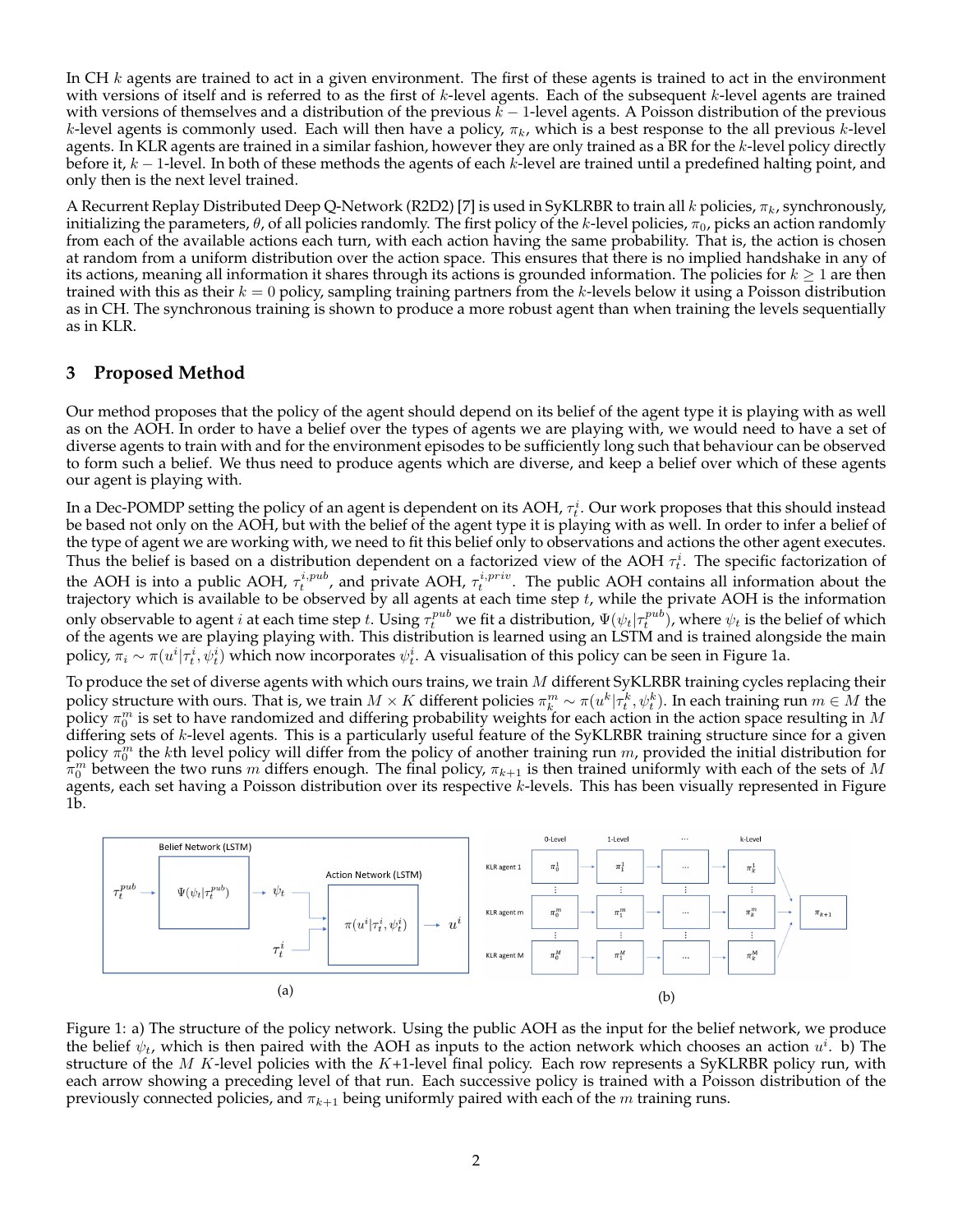

Figure 2: The comparison in scores between our proposed method and SyKLRBR during training is shown for (a) self play, (b) paired with WallBot, (c) paired with CatBot, and (d) paired with DogBot. (e) The per turn partner prediction accuracy during training of our proposed method.



Figure 3: (a) The action response pairs of our proposed method when paired with CatBot. (b) The action response pairs of our proposed method when paired with DogBot. (c) The action response pairs of our proposed method when paired with WallBot. (d) Action reference table.

#### **4 Evaluation**

To evaluate this architecture and to allow for a prolonged interaction to create a belief of the player type we take a repeated version of the toy environment from OBL [5], repeating the game 5 times for each episode. This is a team game which involves two players with shared reward. In this game, there is a binary variable  $pet \in \{dog, cat\}$  which player 1 can observe, however player 2 cannot due to a wall between the two players. This wall can be lowered by player 1 to reveal to player 2 which pet is with player 1. If this action is taken all reward values are halved, resulting in a maximum reward of 5. Furthermore there is a light which can be turned on by player 1 and observed by player 2, which is provided as a communication avenue to allow for the formation of handshakes beyond that of just lowering the wall. The goal of the game is for player 2 to correctly guess what pet player 1 has: if they guess correctly the team of two get a reward of 10, if they guess incorrectly the team gets a reward is -10. There is also a third option of avoiding the guess and to bail out of the game for a team reward of 1.

For the purpose of testing our algorithm on this environment we created three rules-based bots: one which always lowers the wall, and chooses the correct option if the wall was lowered (WallBot), one which turns on the light if the pet is a cat, and picks cat if the light is turned on (CatBot), and the third turns on the light if the pet was a dog, and picks dog if the light is turned on (DogBot). Our training run using our proposed method had  $M = 4$  and  $K = 4$ . We trained a SyKLRBR version of the agent, with  $K = 4$  for comparison. We found that both our algorithm and SyKLRBR achieved 50 points in